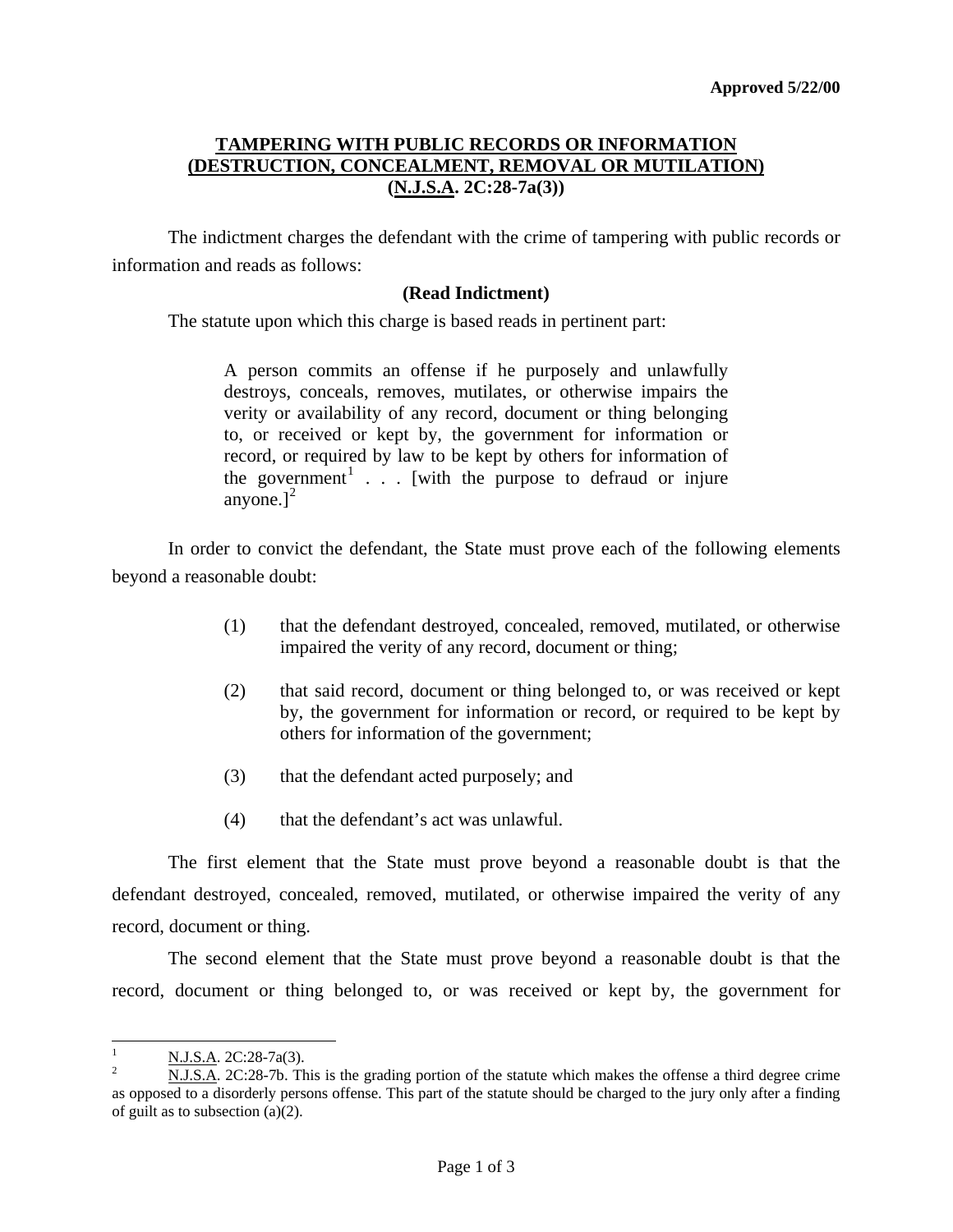information or record, or required to be kept by others for information of the government.

 "Government" includes any branch, subdivision or agency of the government of the State or any locality within it.<sup>[3](#page-1-0)</sup>

 With regard to the third element, a person acts purposely with respect to the nature of his/her conduct or a result thereof if it is his/her conscious object to engage in conduct of that nature or to cause such a result. That is, a person acts purposely if he/she means to act in a certain way or to cause a certain result. A person acts purposely with respect to attendant circumstances if he/she is aware of the existence of such circumstances or he/she believes or hopes that they exist. In other words, if he/she means to do it.<sup>[4](#page-1-1)</sup>

 Purpose is a condition of the mind which cannot be seen and can only be determined by inferences from the defendant's conduct, words or acts. A state of mind is rarely susceptible of direct proof, but must ordinarily be inferred from the facts. Therefore, it is not necessary, members of the jury, that the State produce witnesses to testify that an accused said he/she had a certain state of mind when he/she engaged in a particular act. It is within your power to find that such proof has been furnished beyond a reasonable doubt by inference which may arise from the nature of his/her acts and his/her conduct, and from all he/she said and did at the particular time and place, and from all of the surrounding circumstances.

 With regard to the fourth element, the State must prove beyond a reasonable doubt that the defendant's conduct was unlawful. Here, the State charges that the defendant

 . **[Here, the court should describe the unlawful conduct].** You must not consider your own notions of the unlawfulness of some other undescribed purpose of the defendant, but rather you must consider whether the State has proven the specific unlawful purpose charged.

 If you find that the State has failed to prove any one of these elements beyond a reasonable doubt, then you must find the defendant not guilty.

 If you find, however, that the State has proven these four elements beyond a reasonable doubt, then you must consider a fifth element, namely whether the defendant's purpose was to

<span id="page-1-0"></span> 3  $\frac{N.J.S.A.}{N.I.S.A.}$  2C:27-1b.

<span id="page-1-1"></span>N.J.S.A. 2C:2-2b(1).